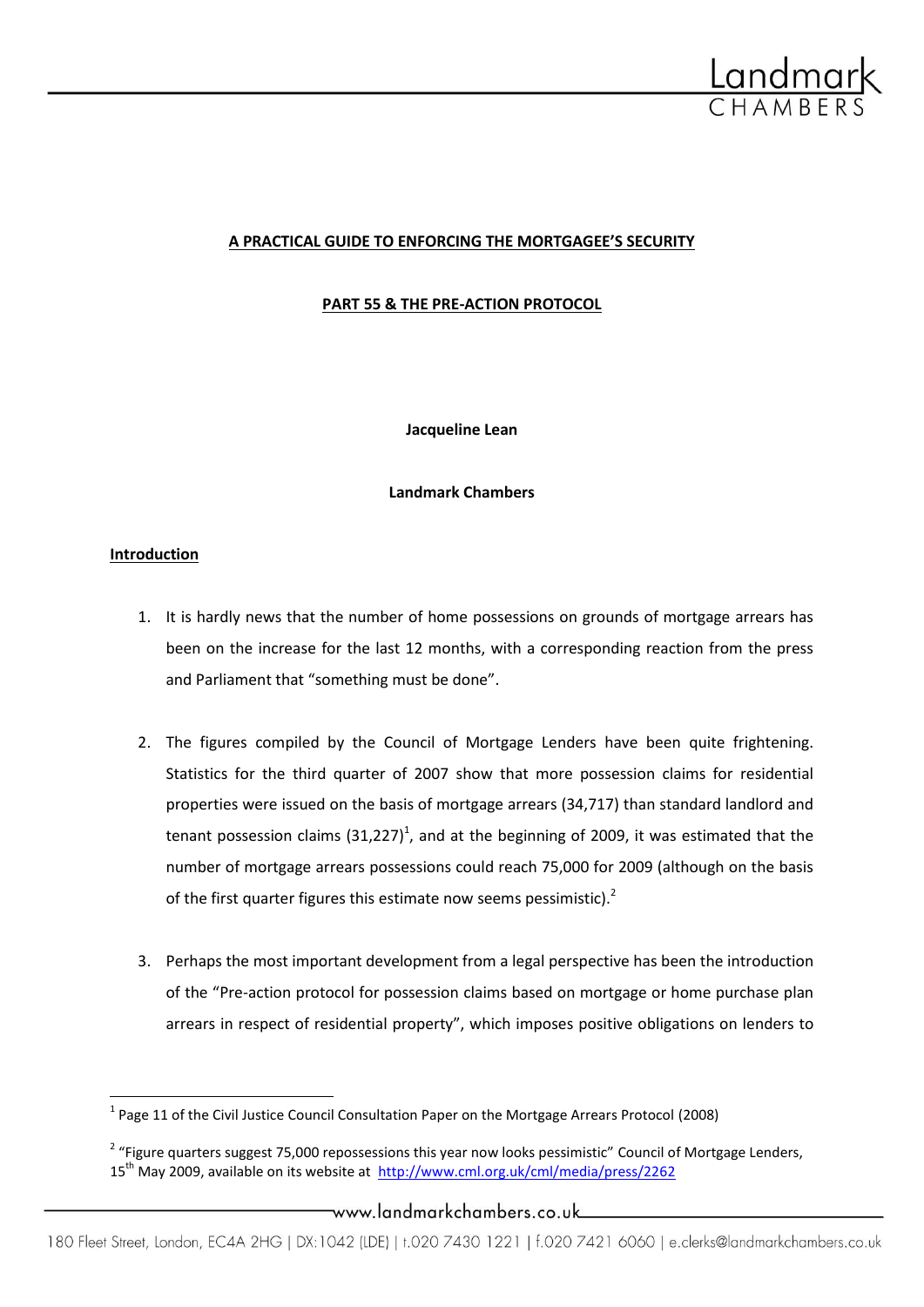

engage with borrowers falling into arrears at the earliest possible opportunity, and seeks to give teeth to the aim that possession proceedings should be the "last possible resort".

4. This paper considers the steps which the mortgagor is now required to take prior to commencing proceedings, together with the sanctions which may apply in the case of noncompliance. It then goes on to set out the procedures which must be followed under Part 55 to ensure an expeditious processing of the claim once commenced.

## **The Pre-Action Protocol**

- 5. The Pre- Action Protocol for Possession Claims (Mortgage) came into force on  $19<sup>th</sup>$ November 2008, and is intended to encourage mortgage lenders and borrowers to engage with each other as soon as the borrower starts falling into arrears with a view to avoiding possession proceedings.
- 6. The Protocol applies to:
	- (i) First charge residential mortgages and home purchase plans regulated by the Financial Services Authority under the Financial Services and Markets Act 2000;
	- (ii) Second charge mortgages over residential property and other secured loans regulated under the Consumer Credit Act 1974 on residential property; and
	- (iii) Unregulated residential mortgages<sup>3</sup>
- 7. To a large degree, the Protocol mirrors the provisions of, and guidance, contained in the Mortgage Conduct of Business Rules within the FSA's Mortgages and Home Finance: Conduct of Business Sourcebook.<sup>4</sup> It would, however, be advisable for lenders to ensure they have complied with the requirements set out in the Sourcebook generally, particularly given that the Protocol appears to envisage that lenders should consider postponing claims for

 $\overline{\phantom{a}}$  $3$  Paragraph 3.1

<sup>&</sup>lt;sup>4</sup>Available on the FSA's website at <http://fsahandbook.info/FSA/html/handbook/MCOB>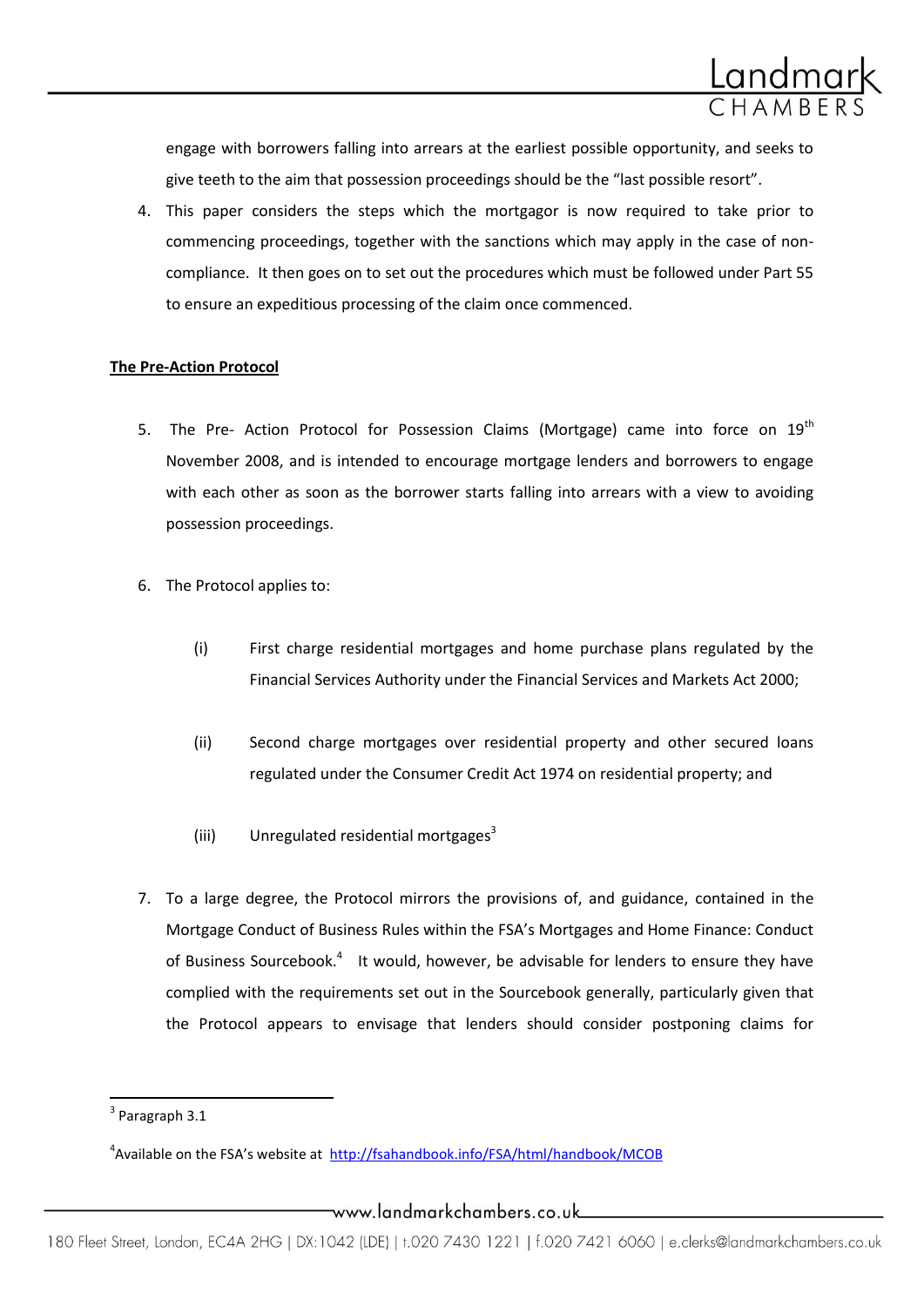

possession where the borrower has made a "genuine complaint" to the Financial Ombudsman Service about a potential possession claim.<sup>5</sup>

- 8. The Protocol does not affect the parties' strict legal rights, $<sup>6</sup>$  but it may have some effect on</sup> how quickly a mortgagor can obtain possession – particularly if the steps set out therein are not followed.
- 9. Paragraphs 5.1 to 5.7 sets out the steps which should be taken by both parties as soon as the borrower starts falling into arrears.
- 10. Firstly, the lender is required to provide the borrower with certain information on the arrears, including
	- (i) The total amount of the arrears;
	- (ii) The total outstanding on the mortgage or the home purchase plan; and
	- (iii) Whether interest or charges will be added, and if so and where appropriate, details or an estimate of the interest or charges that may be payable.<sup>7</sup>
- 11. In addition, the lender should:
	- (i) Where appropriate, provide the borrower with the required regulatory information sheet or the National Homelessness Advice Service booklet on mortgage arrears;<sup>8</sup>
	- (ii) Advise the borrower to make early contact with the Local Authority housing department, or, where necessary, refer the borrower to appropriate sources of independent debt advice.<sup>9</sup>

 $\overline{a}$ 

<sup>&</sup>lt;sup>5</sup>Paragraphs 8.1 and 8.2

<sup>&</sup>lt;sup>6</sup> Paragraph 1.2

 $^8$  Paragraph 5.1(1)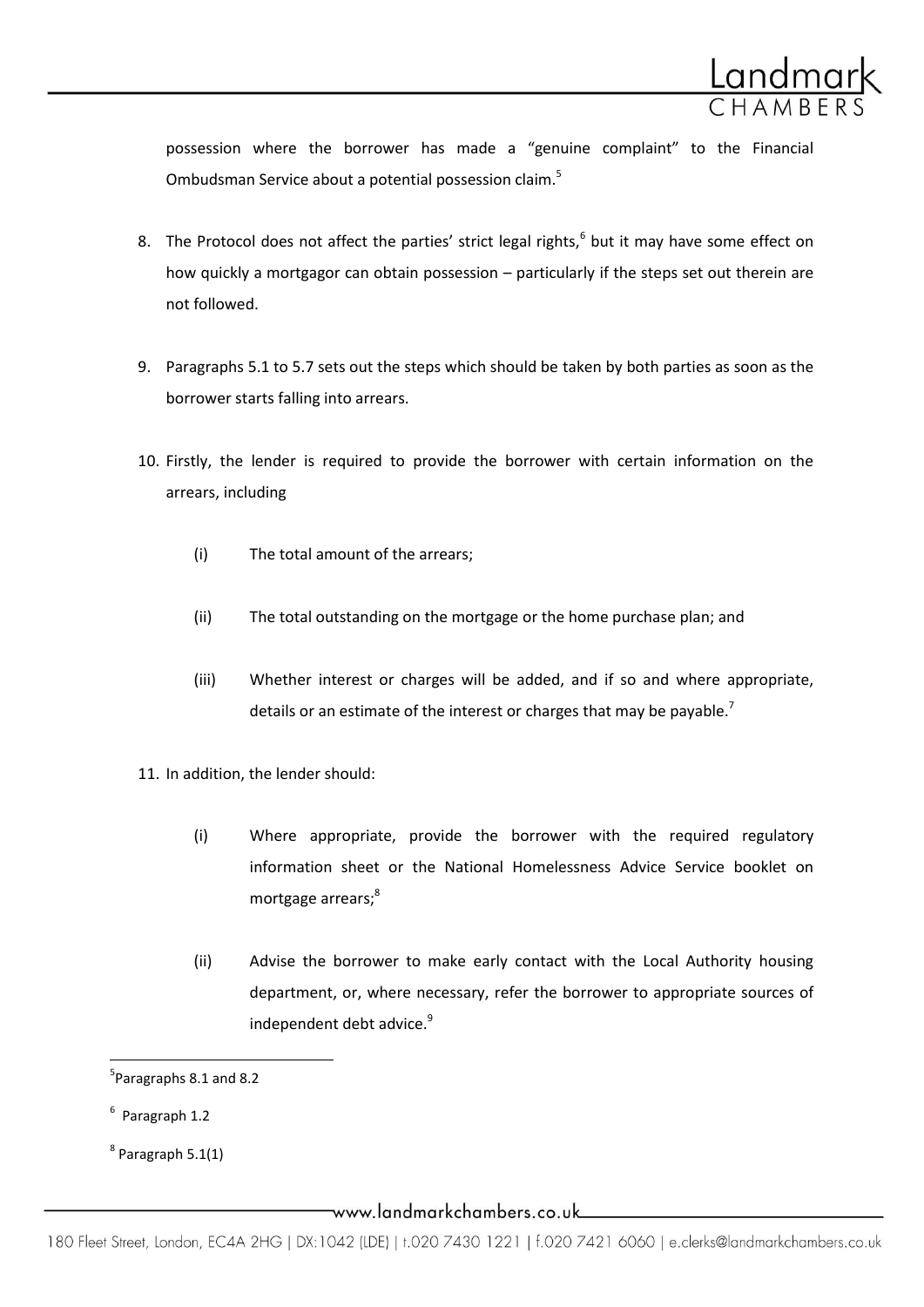

- 12. The Protocol also requires that when either party attempts to communicate and provide information, *"reasonable steps should be taken to do so in a way that is clear, fair and not misleading."* In particular, "*If the lender is aware that the borrower may have difficulties in reading or understanding the information provided, the lender should take reasonable steps to ensure that information is provided in a way that the borrower can understand."* <sup>10</sup>
- 13. Secondly, the Protocol provides that the parties should take *"all reasonable steps to discuss with each other, or their representatives, the cause of the arrears, the borrower's financial circumstances and proposals for repayment of the arrears".<sup>11</sup>*
- 14. If the borrower makes a "*reasonable request"* to change the date of regular payment (within the same payment period) or the method by which payments are to be made, if the lender refuses to accept the same he must provide the borrower with written reasons for its refusal, within a reasonable period of so doing.<sup>12</sup>
- 15. Similarly, if the borrower makes a proposal for payment, the lender must respond to the same "*promptly"* and, where it does not agree to the proposal, must give the borrower reasons in writing within 10 days. $^{13}$
- 16. If the proposal emanates from the lender, then they must "s*et out the proposal in sufficient detail to enable the borrower to understand the implications of the proposal"* and give the borrower "a reasonable period of time" in which to consider the same.<sup>14</sup>

- <sup>12</sup> Paragraph 5.4
- $13$  Paragraph 5.5
- <sup>14</sup> Paragraph 5.6

 9 Paragraph 5.3 <sup>10</sup> Paragraph 2.2  $11$  Paragraph 5.2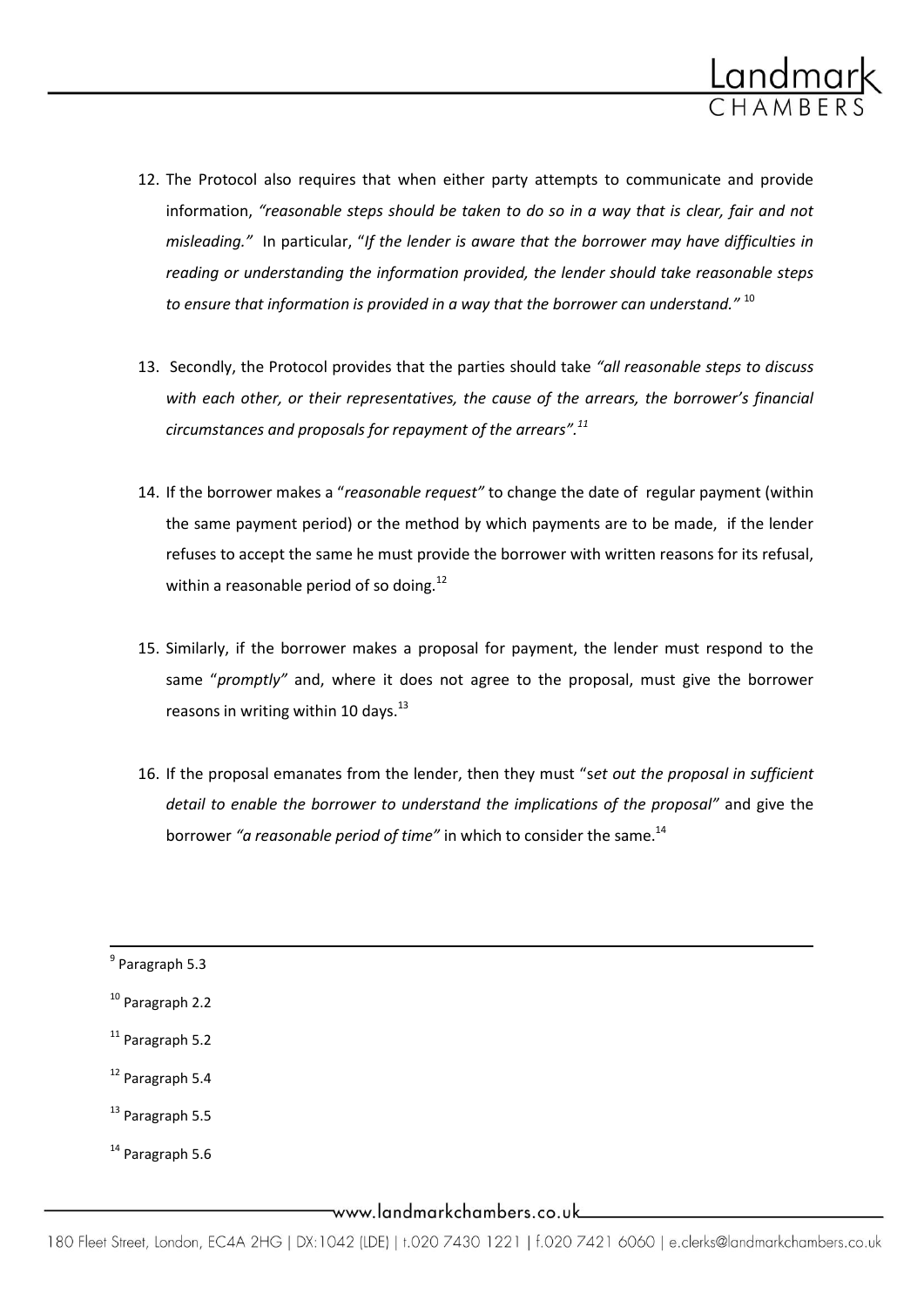

- 17. As regards starting a claim for possession, paragraphs 6.1 and 6.2 provide that a lender should consider not starting a claim for possession where:
	- (i) The borrower has submitted a claim to an insurer under a mortgage payment protection policy and has provided all the evidence required to process a claim;
	- (ii) The borrower has a reasonable expectation of eligibility for payment from the insurer; and
	- (iii) The borrower has an ability to pay a mortgage instalment not covered by the insurance; or
	- (iv) If the borrower can demonstrate that reasonable steps have been or will be taken to market the property at an appropriate price in accordance with reasonable professional advice.<sup>15</sup>
- 18. Where the lender decides not to postpone the start of a possession claim it should inform the borrower of the reasons for this decision at least 5 business days before starting proceedings.<sup>16</sup>
- 19. Alternative dispute resolution is positively encouraged, $17$  in particular the discussion of options such as:
	- (i) Extending the term of the mortgage;
	- (ii) Changing the type of a mortgage;

<sup>16</sup> Paragraph 6.4

l

 $17$  Paragraphs 7.1, 8.1 and 8.2

<sup>&</sup>lt;sup>15</sup> If the lender agrees to postpone possession proceedings on this basis then paragraph 6.3 of the Protocol provides that the borrower should provide the lender with a copy of the particulars of sale, the HIP, the details of any purchase offers received within a reasonable period of time specified by the lender (where appropriate), details of the estate agent and the conveyancer instructed to deal with the sale. The borrower should also authorise the estate agent and the conveyancer to communicate with the lender about the progress of the sale and the borrower's conduct during the process.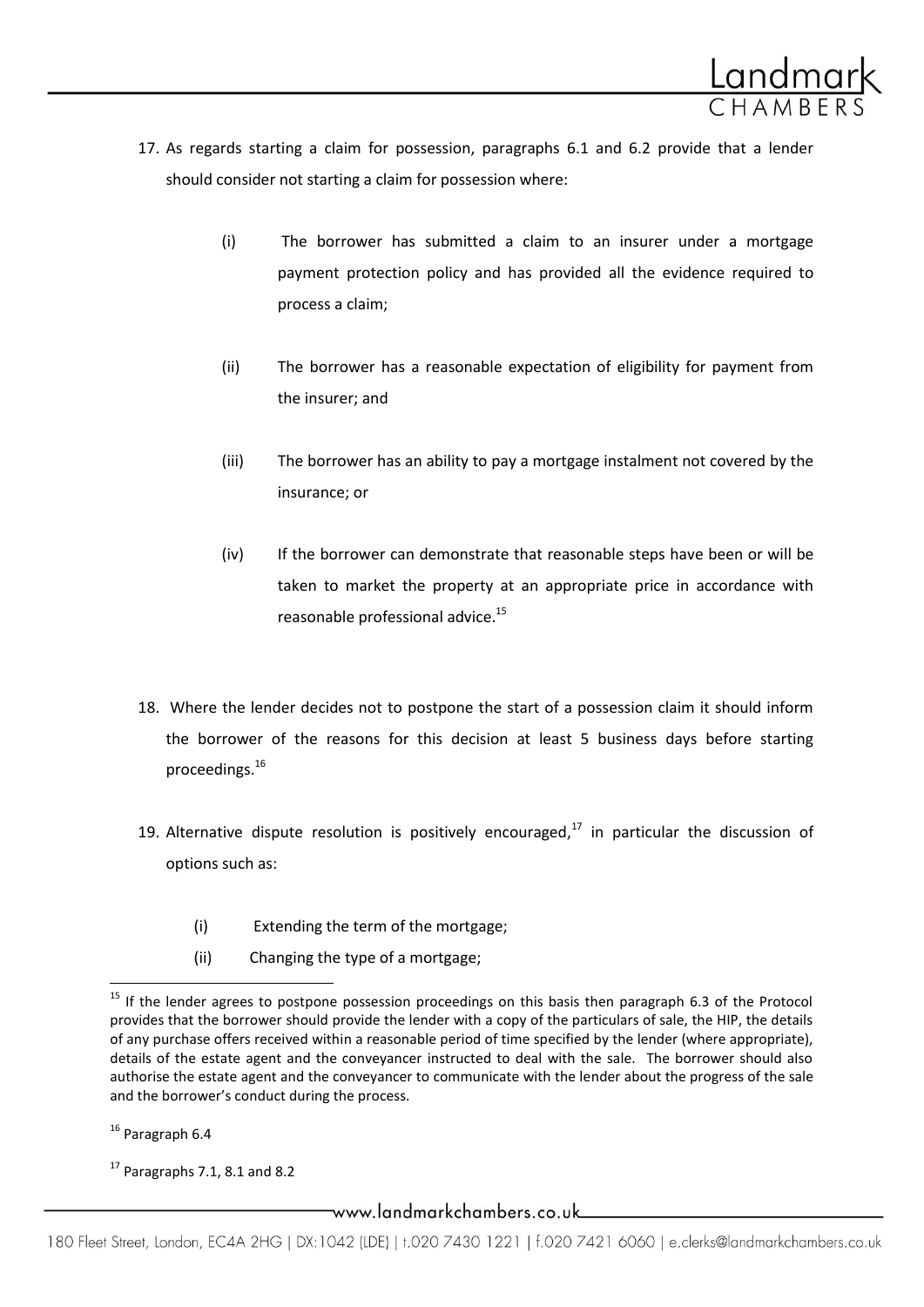

- (iii) Deferring payment of interest due under the mortgage; or
- (iv) Capitalising the arrears
- 20. Whilst there are no express sanctions for non-compliance set out in the Protocol itself, it is likely that the Courts will expect the parties to explain what actions they have taken to comply with the same at any hearing for possession. As such, it would be advisable for the lender to set out, either in a witness statement or in the Particulars of Claim, what steps they have taken to communicate with the borrower and, if any proposal has been refused, to explain why.
- 21. Even though the Protocol, expressly, does not affect the parties' legal rights and obligations, it seems likely that a failure by a lender to take any of the steps set out in the Protocol may well result in a delay in its ability to obtain the order it seeks.
- 22. In the draft Protocol sent out for Consultation by the Civil Justice Council in early 2008 $^{18}$ , there were two suggested sanctions if the lender did not comply with the Protocol:
	- (i) An order for costs, or direction that the lender should not be entitled to its costs
	- (ii) An order staying or adjourning the claim
- 23. Whilst those sanctions have been removed in the final version, it seems that failure to comply with the Protocol might well influence the court's decision whether or not to adjourn the claim at the first hearing.
- 24. Firstly, if the court considers that s.36 Administration of Justice Act  $1970^{19}$  may be engaged, the fact that the lender has not previously given the borrower the opportunity to make any proposals for repayment, or otherwise sought to reach an agreement which would enable

 $\overline{\phantom{a}}$ 

<sup>&</sup>lt;sup>18</sup> Available on the Civil Justice Council's website at [http://www.civiljusticecouncil.gov.uk/files/mortgage-pre](http://www.civiljusticecouncil.gov.uk/files/mortgage-pre-action-protocol-final290208.pdf)[action-protocol-final290208.pdf](http://www.civiljusticecouncil.gov.uk/files/mortgage-pre-action-protocol-final290208.pdf)

 $19$  S.36 will be considered in more detail in the "Defences" talk.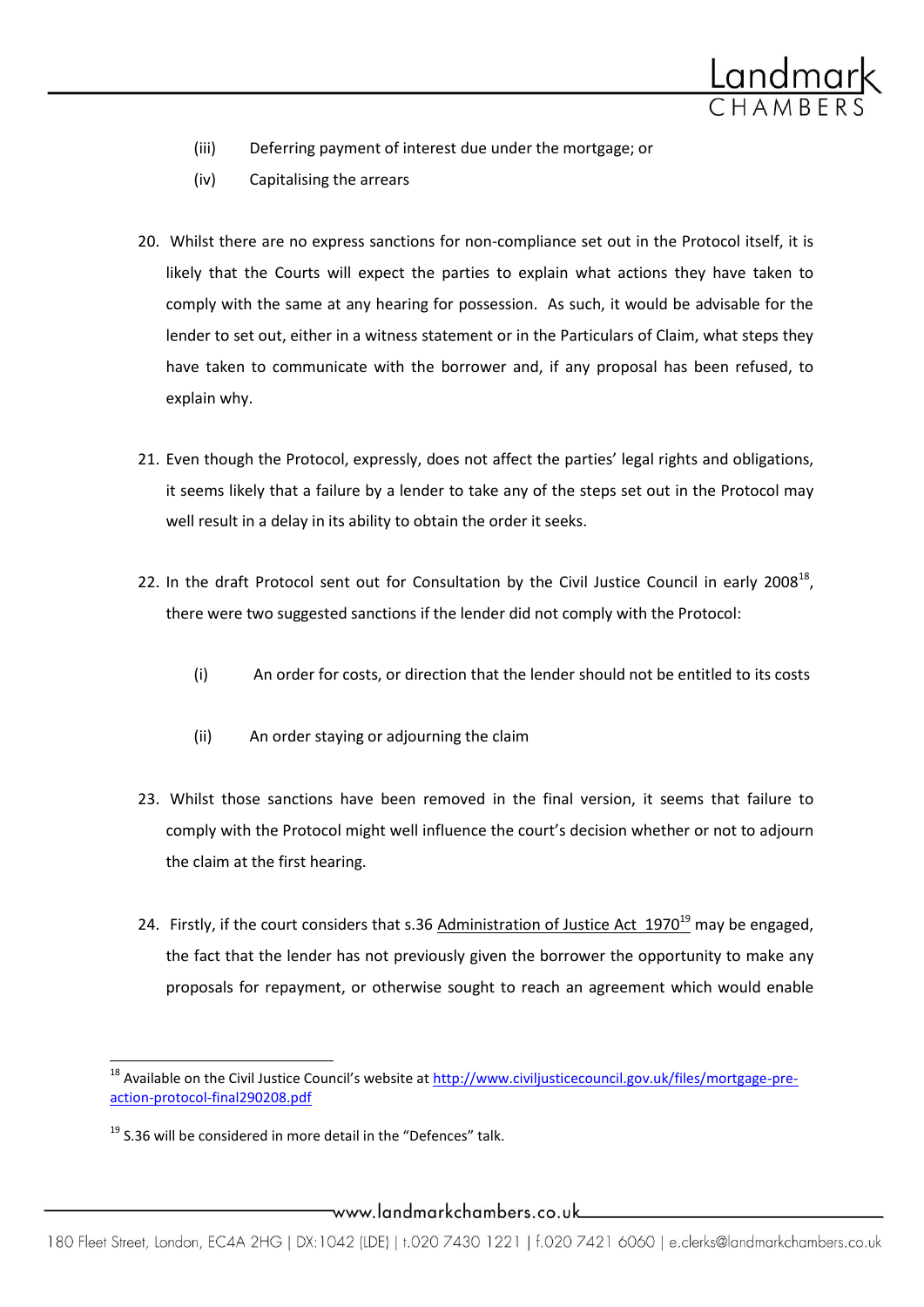

them to avoid repossession, may well influence the Court's decision to grant an adjournment, or otherwise suspend or postpone any order it may make.

- 25. Secondly, if there is some doubt, or a lack of information, as to the borrower's prospects of repayment, or of selling the house, or it seems that s.36 may be engaged in the foreseeable future, then it may be that the court would be prepared to grant an adjournment either under its general case-management powers, or Section II of the Practice Direction on preaction conduct.
- 26. Paragraph 4.6 of the Practice Direction provides that if the Court is satisfied that there has been non-compliance with either the Practice Direction itself or relevant pre-action protocol it may impose sanctions which include staying (suspending) the proceedings until steps which ought to have been taken have been taken. That is in addition to paragraph 4.1, which provides that the court may take into account non-compliance with a Protocol in deciding its case management directions.
- 27. Failure to comply with the Protocol might also sound in costs. If the lender has not complied with the Protocol, and the Court adjourns the hearing on that basis, the borrower may want to consider asking the court to direct that the lender is not entitled to add to its security the costs of that hearing.
- 28. Having regard to the above, it is clear that the importance of the lender taking pro-active steps to interact with the borrower, and seeking to reach some sort of agreement as to how repossession could be avoided, cannot be over-emphasised when the lender is considering starting a claim for possession.

#### **Part 55 and Possession Proceedings**

29. The other way in which the Protocol may impact upon possession proceedings themselves is the notice which must be given by the lender before initiating a claim: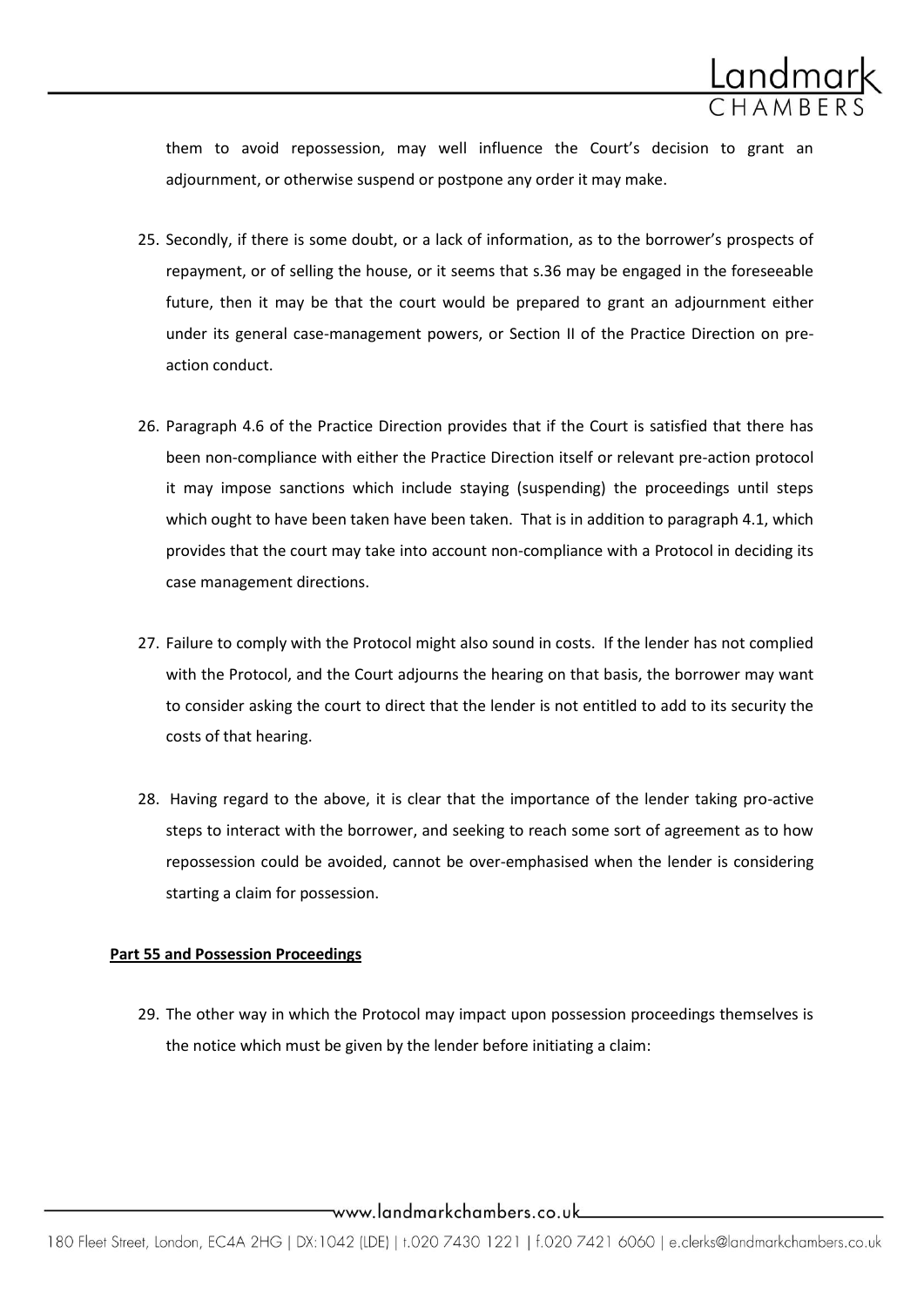

- (i) If the lender decides not to postpone possession proceedings, it must give the borrower at least 5 business days notice before issuing the claim, with reasons for that decision; $^{20}$  and
- (ii) If the parties have entered into a repayment agreement and the borrower fails to comply with the same, the lender must warn the borrower, by giving the borrower at least 15 business days notice in writing, of its intention to start a possession claim unless the borrower remedies the breach.<sup>21</sup>

## *The Claim*

- 30. Upon starting the claim, there are a number of formalities which have to be complied with:
	- (i) The claim must be started in the county court for the district in which the land is situated, unless an enactment provides otherwise, or it may be started in the High Court if there are "exceptional circumstances";
	- (ii) The claim must be issued on form N5 and the Particulars of Claim, in form N120, filed and served with the claim form;
	- (iii) In particular, the Particulars must give details as to:
		- Whether a Class F land charge has been registered, or whether a notice under the Matrimonial Homes Act 1983 has been entered or whether a notice under the Family Law Act 1996 has been registered.
		- The state of the mortgage account, including:
			- o The amount of the advance
			- o Periodic payments and interest required
			- o The amount needed to redeem the mortgage, including solicitors' costs and administration charges;

 $\overline{a}$ 

www.landmarkchambers.co.uk\_\_\_\_

<sup>&</sup>lt;sup>20</sup> Paragraph 6.5

 $21$  Paragraph 5.7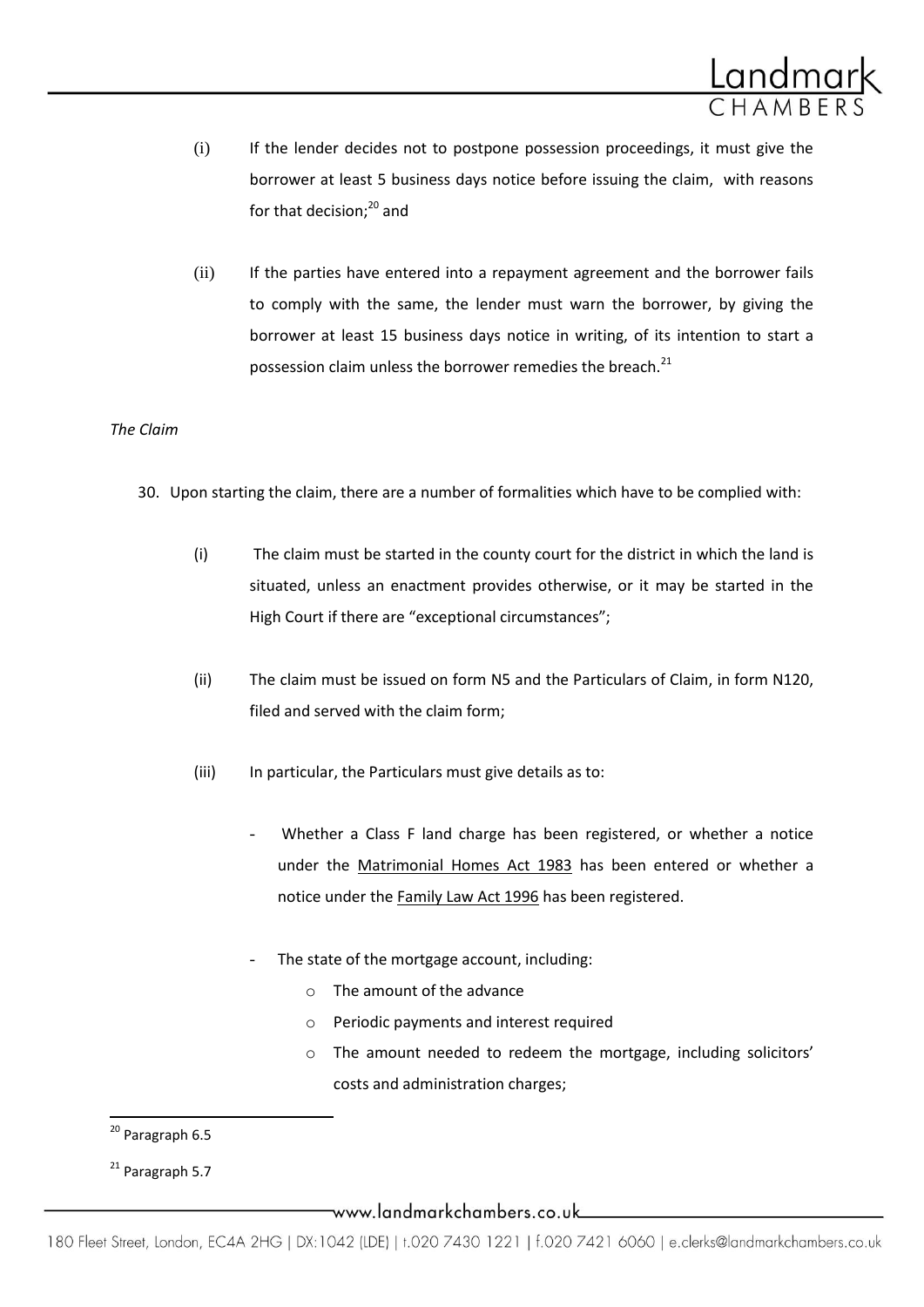

- o The rate of interest payable
- If the mortgage is a regulated consumer agreement, it must state the total amount outstanding.
- (iv) If the claim is based on mortgage arrears, the Particulars must set out:
	- In schedule form, the dates when the arrears arose, all amounts due, the dates and amounts of all payments made and a running total of the arrears;
	- Details of all other payments to be made and claimed;
	- Any relevant information about the borrower's circumstances, including details about benefits and payments direct; and
	- Any previous steps taken to recover arrears, with full details of any court proceedings.
- 31. Not only the borrower, but any other persons who are known to be claiming an independent right to occupy, should be joined as defendants. However, this does not mean that an occupier who is not a legal owner, or a spouse who has registered a Class F land charge, notice or caution, must be joined as a defendant.<sup>22</sup>
- 32. It is not necessary to claim interest and costs, as the lender usually has a contractual entitlement to the same under the terms of the mortgage.
- 33. The hearing date will be not less than 28 days after the claim is issued, but should not be longer than 8 weeks after that date. The claim form and particulars of claim must be served on the defendant(s) not less than 21 days before the hearing (usually done by the Court) and within 5 days after receiving notification of the date of the hearing by the court the lender must send a notice to the property addressed to "the occupiers". This notice must:

 $\overline{a}$ 

 $^{22}$  However, a 'connected person' (i.e. a spouse, former spouse, civil partner, former civil partner, co-habitant or former co-habitant) may apply to be joined as a defendant under s.55 Family Law Act 1996 'at any time before the action is finally disposed of'.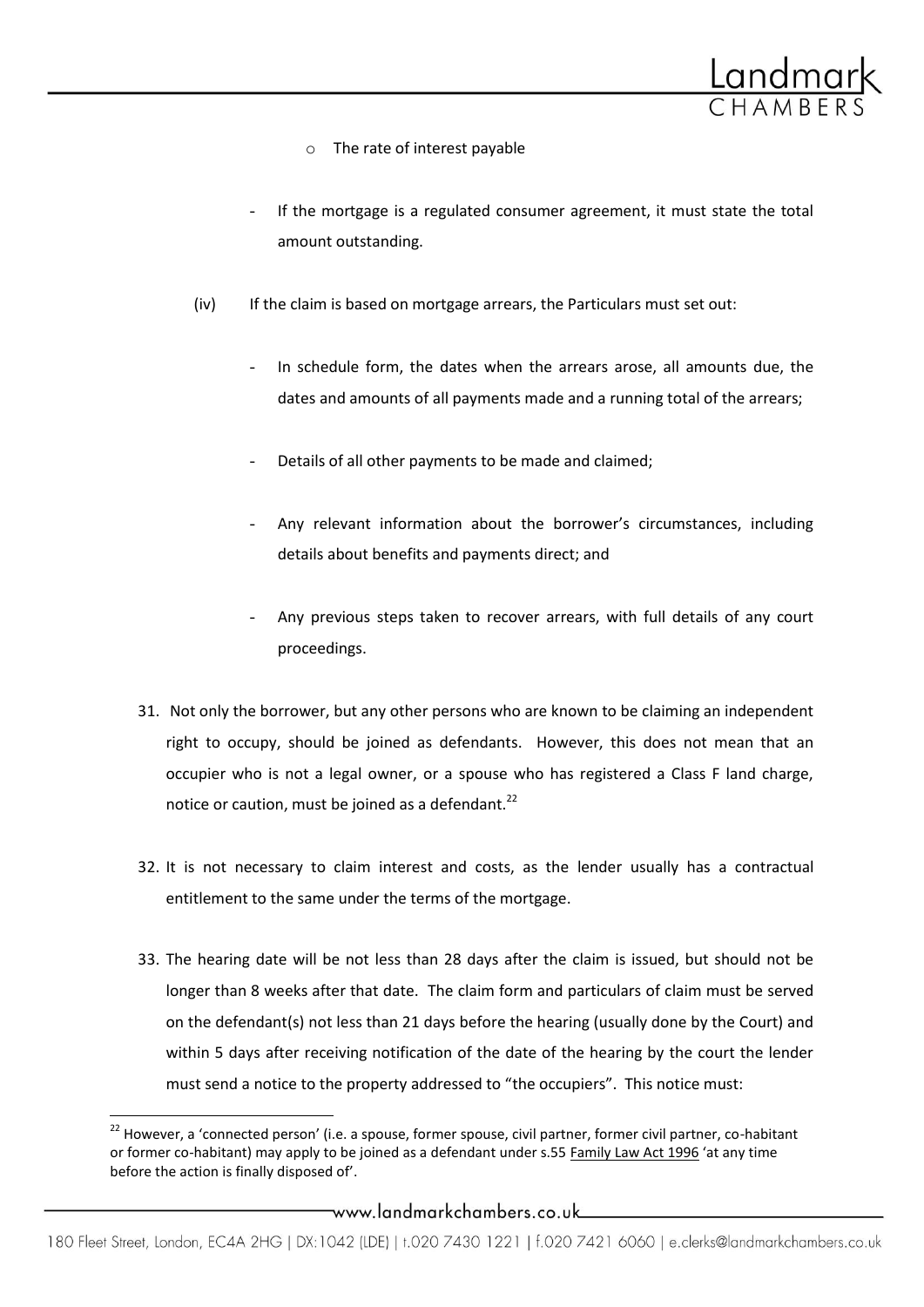

- (i) State that a possession claim for the property has started;
- (ii) Show the name and address of the claimant, the defendant and the court which issued the claim form; and
- (iii) Give details of the hearing.
- 34. The lender must produce a copy of that notice and evidence that he has served it at the hearing. The general rules in CPR Part 6 as to service apply.

#### *The lender's evidence*

- 35. It is advisable for the lender to file and serve a witness statement shortly before the hearing, which:
	- (i) Updates the arrears and sums required to redeem the mortgage at the date of the statement and at the date of the hearing if no payments are received in the interim;
	- (ii) Exhibits a copy of the mortgage deed, and the mortgage agreement/terms and conditions (particularly if relying on breaches other than non-payment of instalments);
	- (iii) Exhibits any calling-in letter sent to the borrower, and sets out the steps taken by the lender to comply with the Pre-action Protocol;
	- (iv) Exhibits an up-to-date search certificate of HM Land Registry or Land Charges Department (the original of the same should be produced at the hearing);
	- (v) Confirms that the requisite notice to occupiers has been sent, and exhibits a copy of the same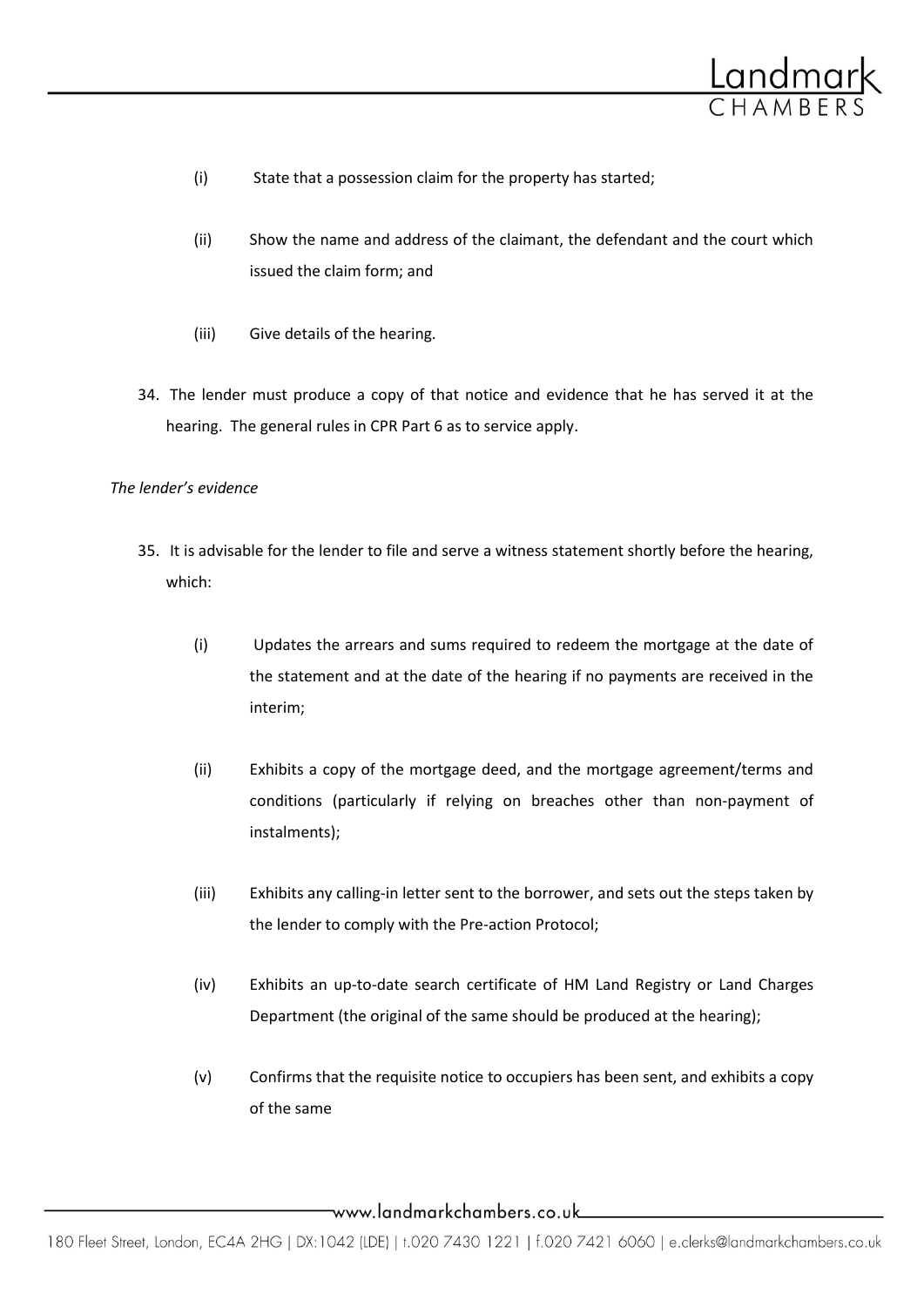

- 36. If the mortgage contains an "all monies" clause, and there are monies outstanding in other accounts secured against the property, then the witness statement should also set out the sums outstanding and rate of interest, updated to the date of the hearing, and this figure should be included in the amount necessary to redeem the mortgage.
- 37. It should not be necessary for the maker of the statement to attend court, unless it appears that there is likely to be a dispute of fact as to the terms of the mortgage, the actions taken by the lender, any other breach of the mortgage agreement pleaded in the Particulars, or as to the amounts outstanding/necessary to redeem the mortgage.

## *The borrower*

- 38. On the other hand, it is likely to be important for the borrower to attend the hearing  $$ particularly where the defence is limited to asking the Court to exercise its powers under s.36 Administration of Justice Act 1970.
- 39. There is no formal requirement for the borrower to file a defence. However, any defence filed should be on form N11M, which must be served together with the claim form. A lender cannot obtain default judgment if no defence is filed, nor is a defendant precluded from taking part in the possession proceedings. (CPR r.55.7)

# **Potential developments**

- 40. Whilst this seminar is predominantly concerned with enforcing the mortgagee's security by taking possession of the mortgaged property, there is currently a private bill in Parliament which may substantially affect the mortgagee's ability to enforce its security through sale of the same.
- 41. The Home Repossession (Protection) Bill was introduced by Andrew Dismore in February 2009, and is still awaiting a second reading. The purpose of the Bill is to reverse the High Court decision in *Horsham Properties Group Ltd v. Clark* [2009] 1 P & CR 8, in which Briggs J rejected a claim by a borrower whose house had been sold by receivers appointed by the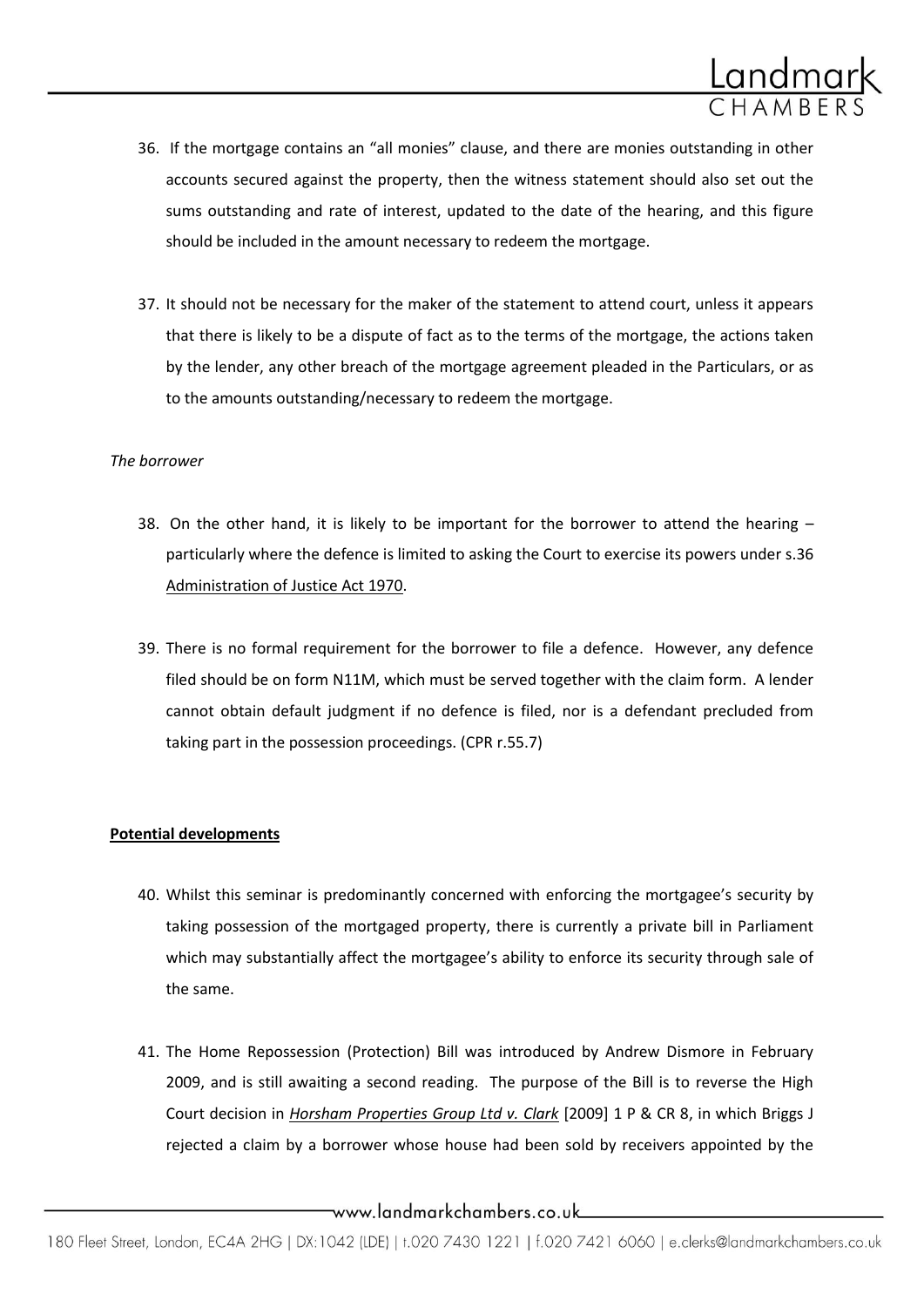

mortgagee to a purchaser who then issued a claim for possession that either the sale or the subsequent possession proceedings would infringe her rights under Article 1 of the First Protocol to ECHR. As stated by Mr Dismore in introducing the Bill:

"*It will require that lenders – sub-prime or otherwise – first obtain the court's permission, before they can call in their security by selling a property that is somebody's home. It will ensure that the court that hears the lenders application will have the power to delay the sale of the property and to give the borrower more time to repay, if that is appropriate in all the circumstances. It does not guarantee that people can stay in their homes indefinitely if they cannot pay the mortgage, but it does ensure that people have an opportunity to persuade an independent court that it is far too early, or disproportionate, to throw them into the street – with bags, baggage, furniture and kids' toys – at the whim of a hard-bitten property company."*

42. The Bill is a short one, containing only one substantive provision, which would, if approved, amend the Law of Property Act 1925 so as to insert new subsections after subsection 1(A) as follows:

*"(1B) Where the mortgage is a mortgage of land which consists of or includes a dwellinghouse, subsection (1)(i) is subject to the mortgagee applying to the court for permission to exercise the power of sale.*

*(1C) On an application by the mortgagee under subsection (1B), the court may exercise any of the powers conferred on it by the subsection (1D) below if it appears to the court that in ht event of its exercising the power the mortgagor is likely to be able within a reasonable time to remedy a default consisting of a breach of any other obligation arising under or by virtue of the mortgage;*

*(1D) The court*

- *(a) May adjourn the proceedings, or*
- *(b) On giving judgment, or making an order, for sale of the mortgaged property, or at any time before the execution of such judgment or order, may –*
	- *(i) Stay or suspend execution of the judgment or order, or*

\_www.landmarkchambers.co.uk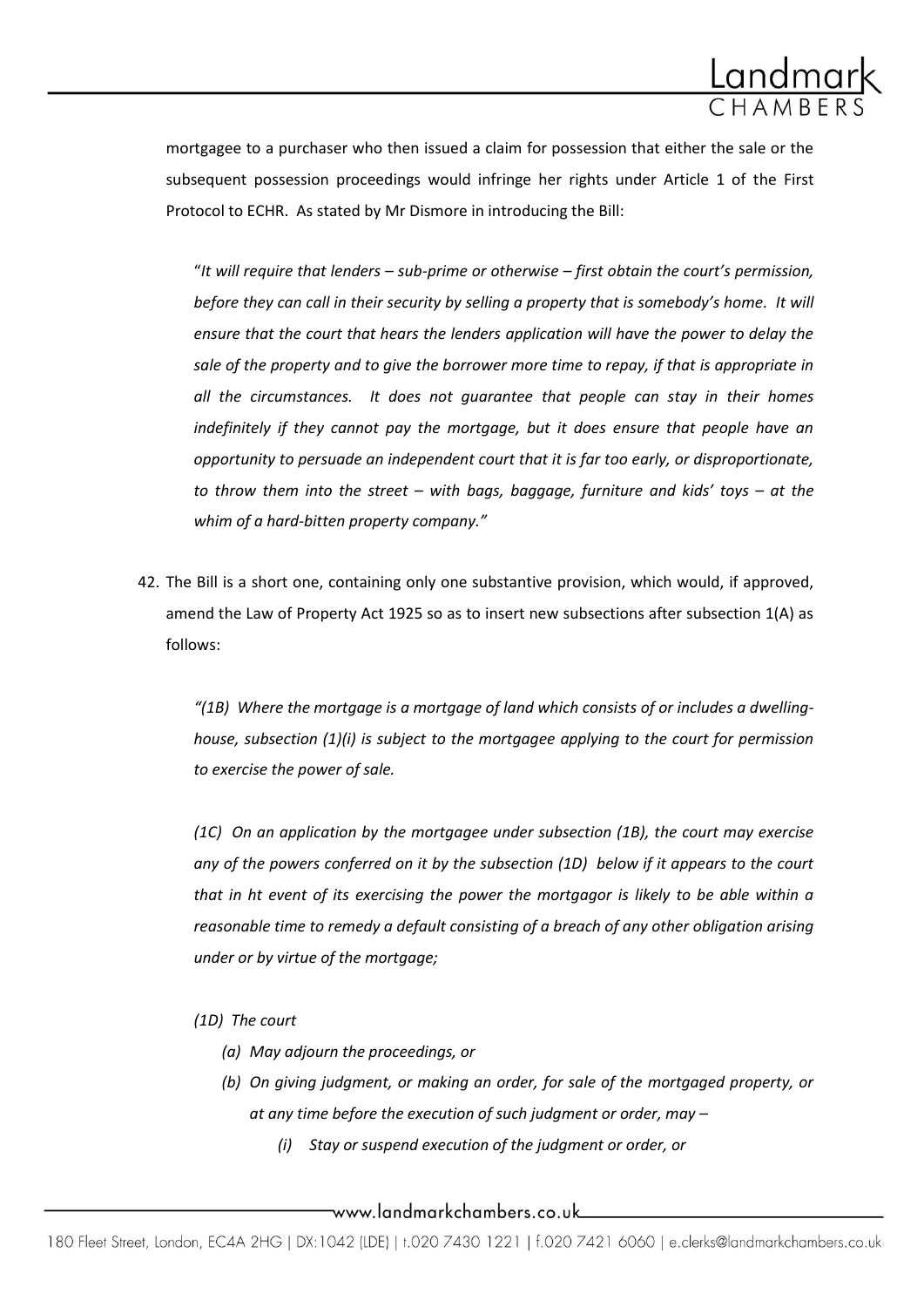

*(j) Postpone the date of sale*

*for such period or periods as the court thinks reasonable*

*(1E) Any such adjournment, stay, suspension or postponement as is referred to in subsection (ID) above may be made subject to such conditions with regard to payment by the mortgagor of any sum secured by the mortgage or the remedying of any default as the court thinks fit*

*(1F) The court may from time to time vary or revoke any condition imposed by virtue of this section."*

43. Whilst it is at best unclear as to whether these proposed amendments will ever become law, they would represent another substantial fetter on the lender's power to enforce its security, save as a last resort.

## **Conclusion**

44. It is clear that the majority of the developments outlined above affect the steps a lender must taken before commencing possession proceedings, rather than the requirements of the claim itself. However, given the sanctions which may be imposed for non-compliance, it is vital that lenders are made aware of the importance of complying with the same, and of taking pro-active steps to resolve the problem with the borrower before proceedings are even contemplated, if they are to successfully enforce their security through a claim for possession.

*This seminar paper is made available for educational purposes only. The views expressed in it are those of the author. The contents of this paper do not constitute legal advice and should not be relied on as such advice. The author and Landmark Chambers accept no responsibility for the continuing accuracy of the contents*

> **JACQUELINE LEAN Landmark Chambers June 2009**

\_www.landmarkchambers.co.uk